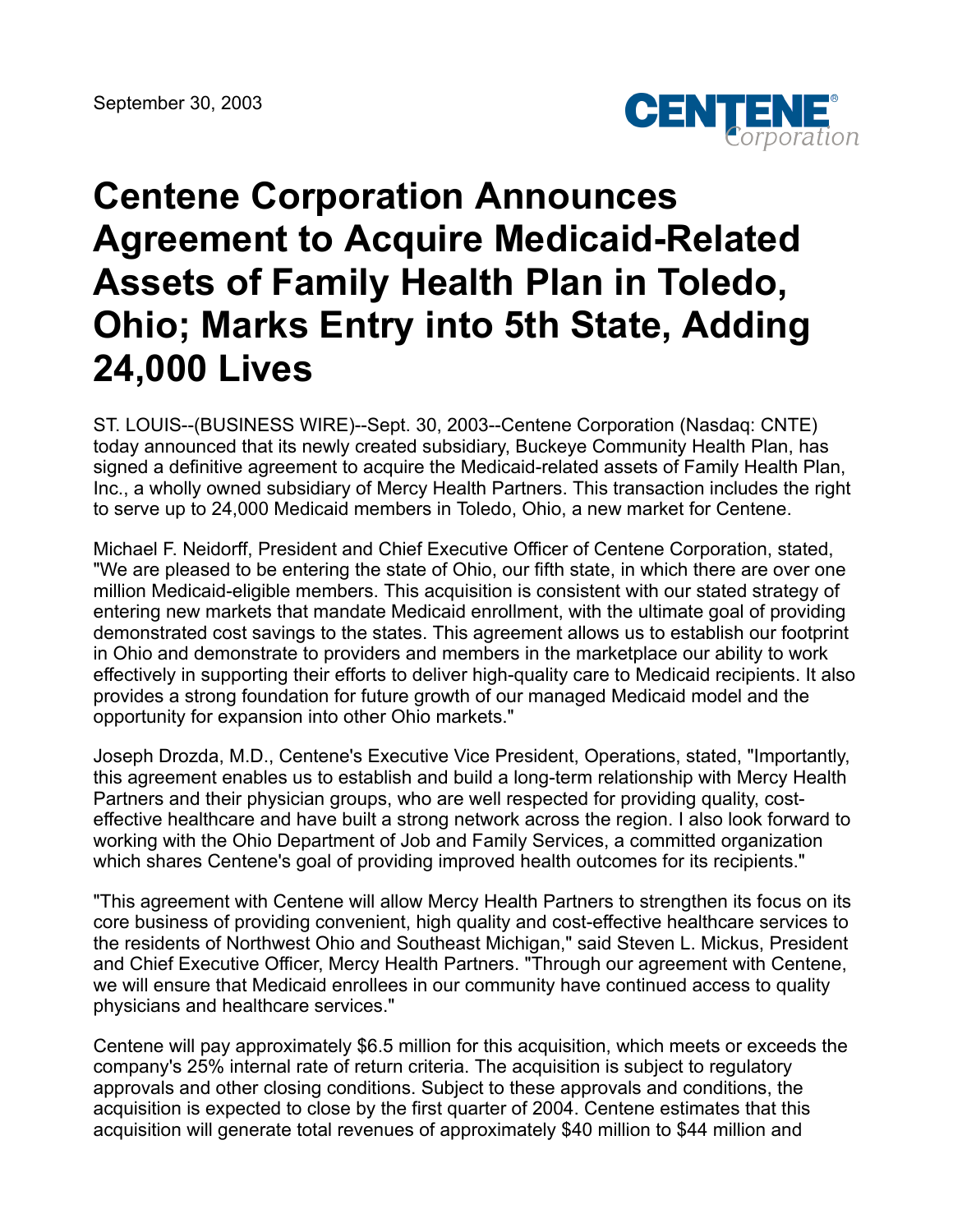provide approximately \$0.05 to \$0.06 of accretion to earnings per share in 2004, assuming that the membership is transitioned on or before January 1, 2004.

## About Mercy Health Partners

Mercy Health Partners is a not-for-profit health system dedicated to improving the health of people in its communities with emphasis on its 150-year mission of caring for all in need. Mercy is composed of seven hospitals in Northwest Ohio including St. Vincent Mercy Medical Center, St. Charles Mercy Hospital, St. Anne Mercy Hospital, Mercy Hospital of Tiffin, Mercy Hospital of Willard, Mercy Children's Hospital and Mercy/MCO Rehabilitation Hospital at the Coghlin Pavilion. Please visit www.mercyweb.org for additional information regarding Mercy Health Partners.

## About Centene Corporation

Centene Corporation provides managed care programs and related services to individuals receiving benefits under Medicaid, including Supplemental Security Income (SSI) and the State Children's Health Insurance Program (SCHIP). The Company operates health plans in Texas, Wisconsin, Indiana and New Jersey. In addition, the Company contracts with other healthcare organizations to provide specialty services including behavioral health, nurse triage and pharmacy compliance. Information regarding Centene is available via the Internet at www.centene.com.

## Safe Harbor Statement

The second and fifth paragraphs of this press release contain forward-looking statements that relate to future events and future financial performance of Centene. Subsequent events and developments may cause the company's estimates to change. The company disclaims any obligation to update this forward-looking financial information in the future. Readers are cautioned that matters subject to forward-looking statements involve known and unknown risks and uncertainties, including economic, regulatory, competitive and other factors that may cause Centene's or its industry's actual results, levels of activity, performance or achievements to be materially different from any future results, levels of activity, performance or achievements expressed or implied by these forward-looking statements.

Actual results may differ from projections or estimates due to a variety of important factors, including Centene's ability to accurately predict and effectively manage health benefits and other operating expenses, competition, changes in healthcare practices, changes in federal or state laws or regulations, inflation, provider contract changes, new technologies, reduction in provider payments by governmental payors, major epidemics, disasters and numerous other factors affecting the delivery and cost of healthcare. The expiration, cancellation or suspension of Centene's Medicaid managed care contracts by state governments would also negatively affect Centene.

> CENTENE and MERCY HEALTH PARTNERS MEDICAID-RELATED ASSETS TRANSFER AGREEMENT FACT SHEET

-- Mercy Health Partners has entered into an agreement with Centene Corporation to transfer Medicaid-related assets of Family Health Plan to a newly formed Centene subsidiary, Buckeye Community Health Plan.